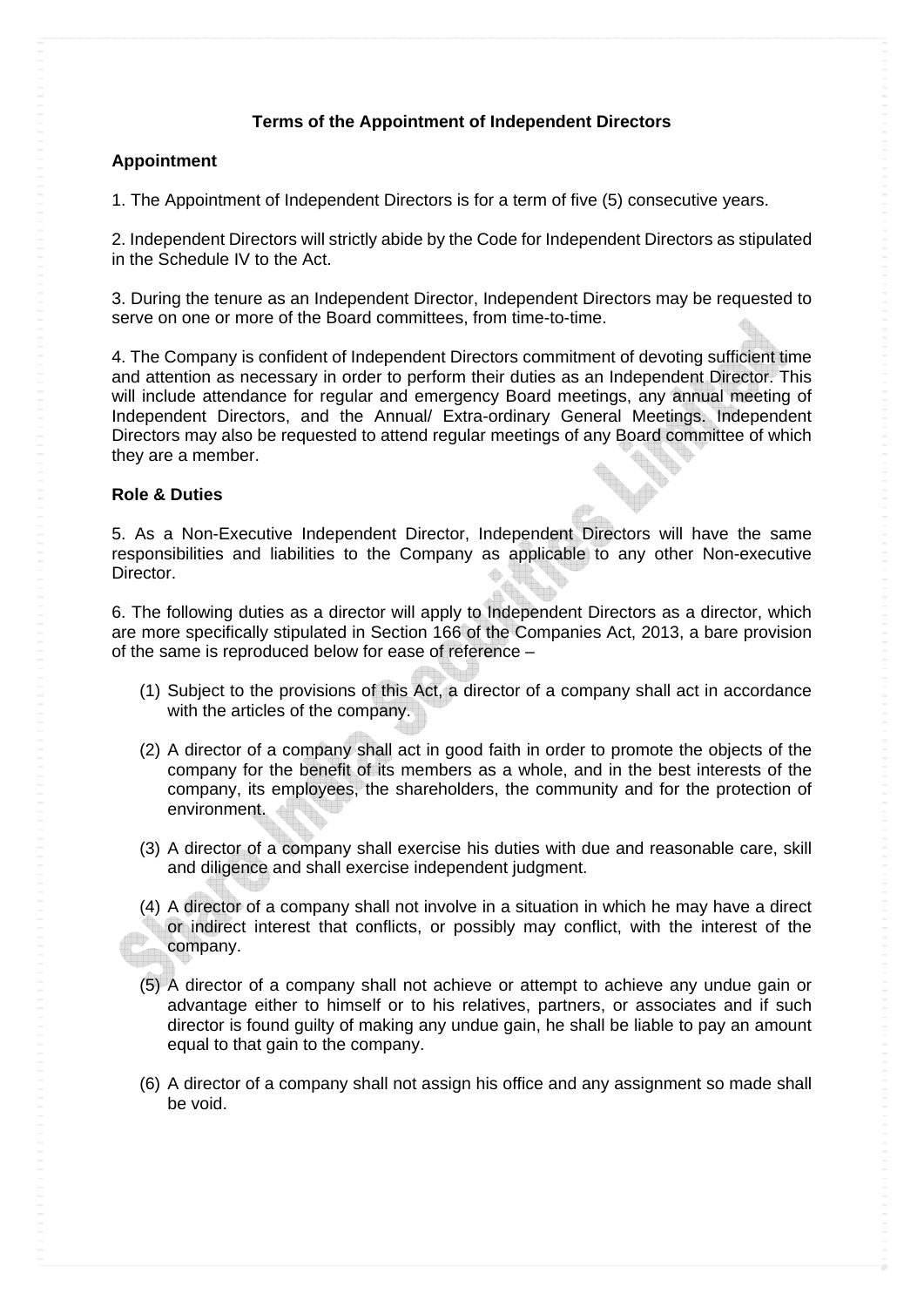#### **Fees** *I* **Commission**

7. Further to Board's approval at its meeting held on 06<sup>th</sup> July, 2017, Independent Directors will be paid a sitting fee of Rs.2, 000/- per meeting of the Board & the Audit committee attended by them.

## **Reimbursement of Expenses**

8. In addition to the fee, the Company will reimburse the Independent Directors for all reasonable documented expenses that they may incur in performing their role and for attending the meetings of the Board/ committees thereof. Independent Directors may submit any details of expenses incurred for reimbursement.

#### **Other directorships & business interests**

9. Based on disclosures of their directorships etc., the Company acknowledges business interests that they have or engaged into other than their association as an Independent Director with the Company. In the event Independent Director may become aware of any potential conflicts of interest *qua* their directorship, the Company would expect them to disclose to the Board of Directors of such conflict of interest situation as soon as possible.

10. During the Appointment, their directorships in other companies will be subject to the limits as prescribed under the Act and the SEBI (Listing Obligation and Disclosure Requirements) Regulations, 2015, from time-to-time.

Further, Independent Directors may inform the Company prior to accepting any other (or further) directorships of publicly quoted companies or any major external appointments, to avoid any conflict of interest with their current position in the Company.

# **Code of Conduct & other compliances**

11. During the Appointment, Independent Director will comply with the provisions of applicable laws including the Code for Independent Directors, Insider Trading Code and such other requirements as the Board of Directors may specify or otherwise applicable under applicable laws to directors from time-to-time.

12. At the first meeting of the Board in every financial year or whenever there is any change in the circumstances which may affect their status as an independent director, the Company expects Independent Directors to furnish a declaration to the effect confirming that they meet the criteria of independence as provided in Section 149 (6) of the Act.

# **Confidentiality**

13. Independent Directors will maintain highest standards of confidentiality and not disclose to any person or company (whether during the course of the Appointment or at any time after its termination) any confidential information concerning the Company and any Group Companies with which they come into contact by virtue of their position as a Non-Executive Independent Director of the Company.

14. At times Independent Directors may be privy to unpublished price sensitive information concerning the Company or its subsidiaries. The Company advise them not to disclose such information to any third party without prior permission of the Company. Further, Company expects Independent Directors to adhere to the provisions of SEBI Insider Trading Regulations while they are in possession of any unpublished price sensitive information. Any enquiries